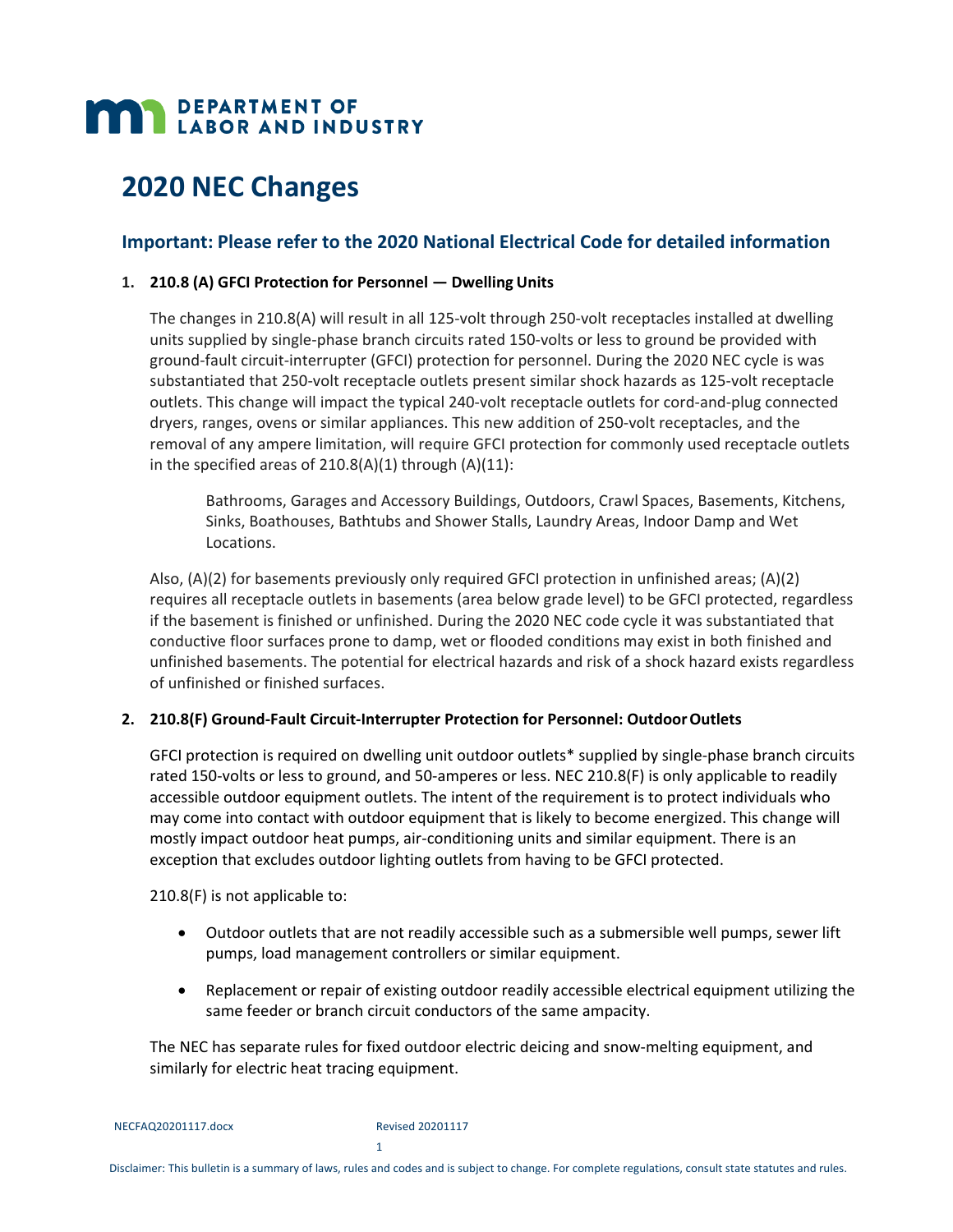\*Recall that NEC Article 100 defines an "Outlet" as a point on the wiring system at which current is taken to supply utilization equipment. The term "outlet" is often misused to refer to receptacles. Receptacle outlets are only one type of outlet. Other types of outlets include lighting outlets, appliance outlets, smoke alarm outlets, equipment outlets and so on.

# **3. 210.11(C)(4) Garage Branch Circuits**

This rule was clarified to emphasize that the required 120‐volt, 20‐ampere branch circuit shall be installed to supply receptacle outlets required by 210.52(G)(1) for attached garages and in detached garages with electric power. In other words, garage receptacle outlets that are not required by 210.52(G)(1) do not have to be supplied by this dedicated 120‐volt, 20‐ampere branch circuit, or even be supplied by a 20‐ampere rated branch circuit. Additional convenience receptacle outlets could be supplied by either a 15‐ampere or 20‐ampere rated branch circuit. Also, there is no prohibition to extend the required 20-ampere branch circuit to other receptacles in the garage (above 5.5-feet). The required 20‐ampere branch circuit shall have no other outlets (such as lighting outlets). The exception also allows outdoor readily accessible receptacle(s) to be on the required garage 20‐ ampere branch circuit(s).

## **4. 210.52(C)(1‐3) Receptacles in Wall Spaces, Island and Peninsular Countertops and WorkSurfaces**

During the 2020 NEC code cycle, a new method was introduced for determining the quantity of receptacle outlets for kitchen island or peninsular countertop work surfaces. The former horizontal measurement method has been changed to a square‐foot calculation method. When determining the quantity of receptacles required, one receptacle outlet is required for the first 9 square feet of countertop work surface, or fraction thereof, and an additional receptacle outlet is required for each additional 18 square feet, or fraction thereof. See the examples in the table below.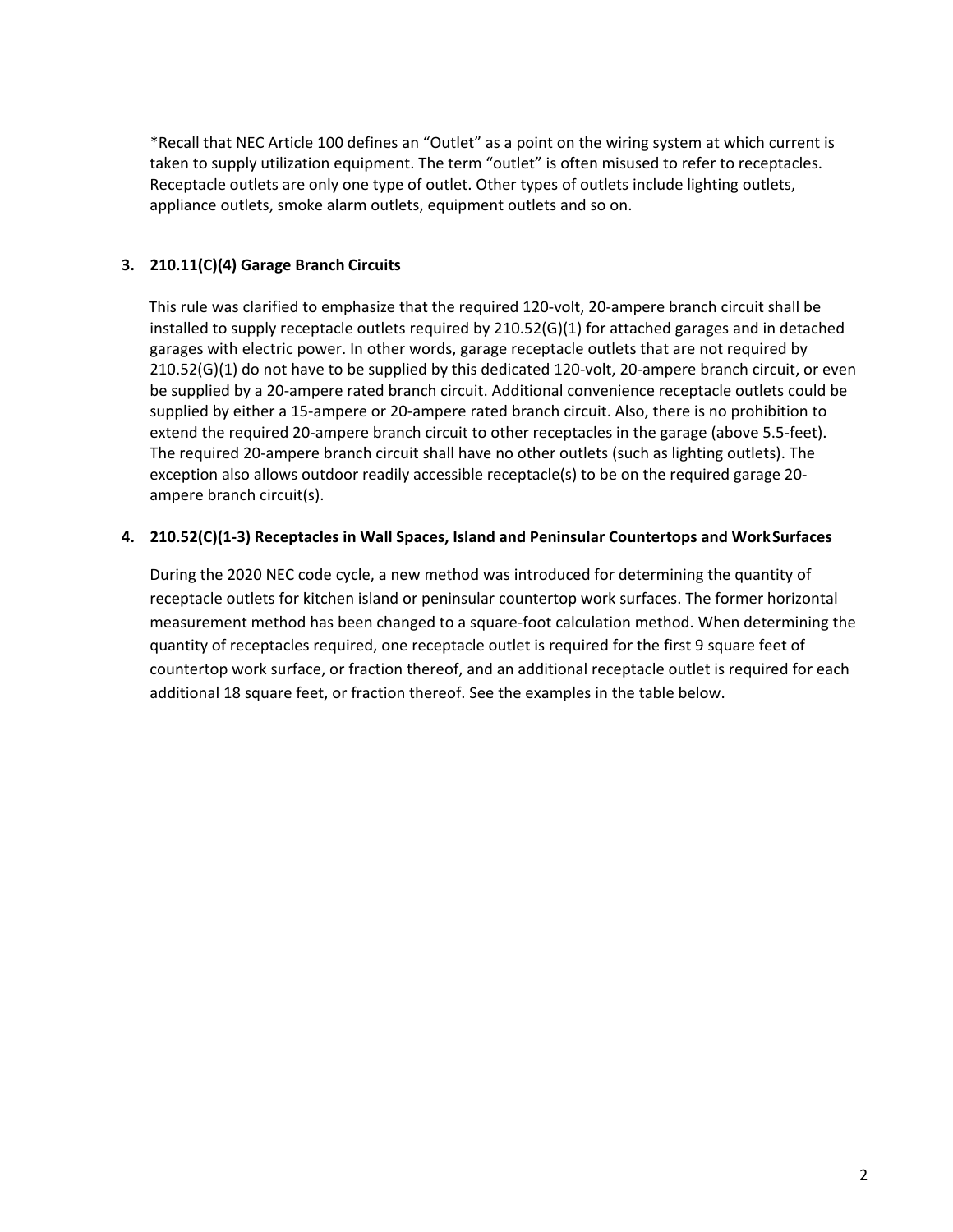| <b>Total Square Footage of Countertop</b>      | <b>Minimum Quantity of Receptacle Outlets</b> |
|------------------------------------------------|-----------------------------------------------|
| (Examples)                                     |                                               |
| 8 square feet                                  | One (1) receptacle outlet                     |
| At least one receptacle outlet for the first 9 | 8 sq. ft. is less than 9 sq. ft. (a fraction  |
| square feet, or fraction thereof               | thereof)                                      |
| 9 square feet                                  | One (1) receptacle outlet                     |
| At least one receptacle outlet for the first 9 | 9 sq. ft.                                     |
| square feet, or fraction thereof               |                                               |
| 27 square feet                                 | Two (2) receptacles outlets                   |
| At least one receptacle outlet for the first 9 | 9 sq. ft.                                     |
| square feet, or fraction thereof               | $+18$ sq. ft.                                 |
| An additional receptacle outlet for each 18    | $= 27$ sq. ft.                                |
| square feet, or fraction thereof               |                                               |
| 28 square feet                                 | Three (3) receptacle outlets                  |
| At least one receptacle outlet for the first 9 | 9 sq. ft.                                     |
| square feet, or fraction thereof               | $+18$ sq. ft.                                 |
| An additional receptacle outlet for each 18    | <u>+ 1 sq. ft.</u>                            |
| square feet, or fraction thereof               | $= 28$ sq. ft.                                |
| 48 square feet                                 | Four (4) receptacle outlets                   |
| At least one receptacle outlet for the first 9 | 9 sq. ft.                                     |
| square feet, or fraction thereof               | $+18$ sq. ft.                                 |
| An additional receptacle outlet for each 18    | $+18$ sq. ft.                                 |
| square feet, or fraction thereof               | $+$ 3 sq. ft.                                 |
|                                                | $= 48$ sq. ft.                                |

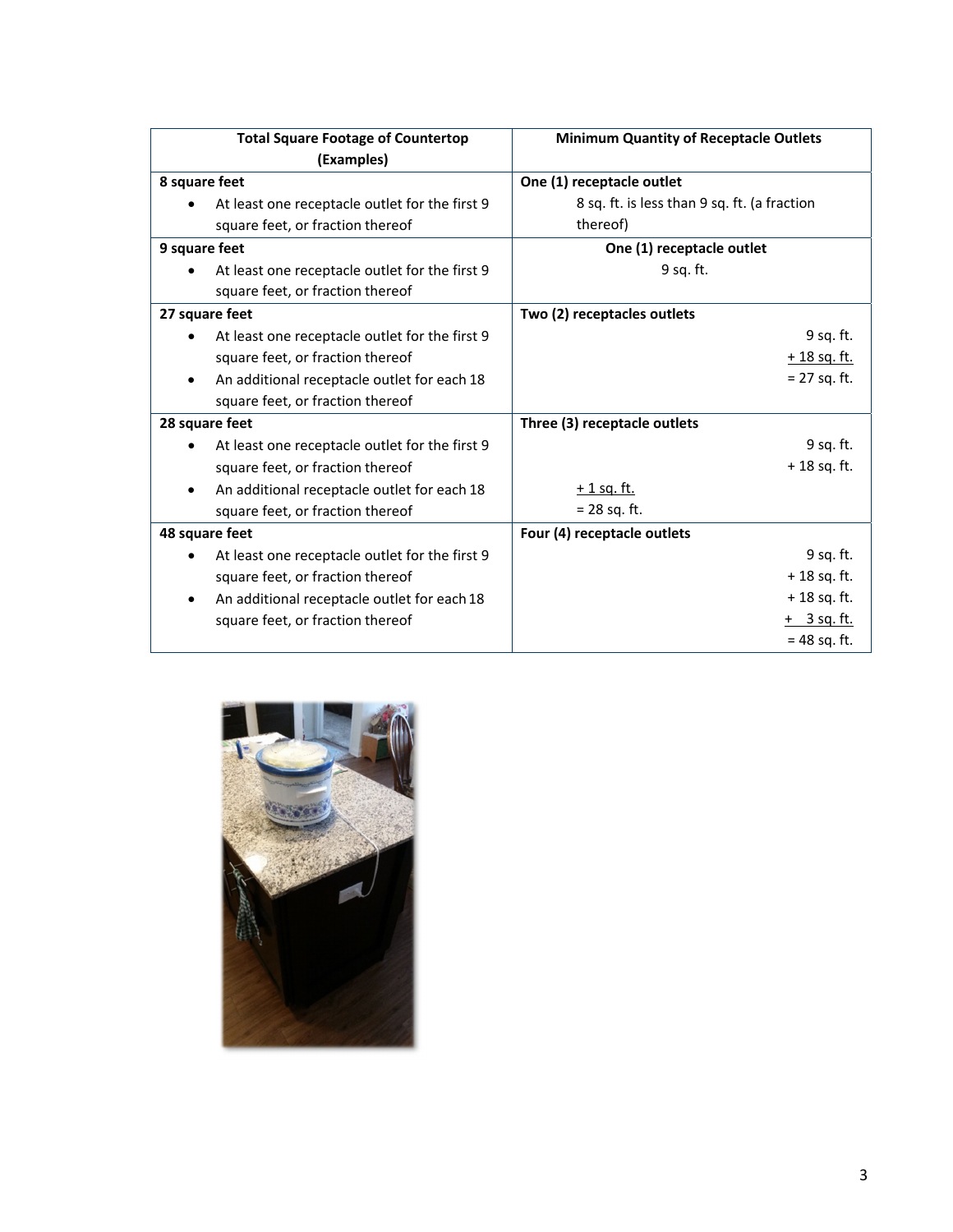#### **5. 230.67 Surge Protection**

All services supplying dwelling units are required to be provided with a Type 1 or Type 2 surgeprotective device (SPD). The SPD must be an integral part of the service equipment or located immediately adjacent to the service equipment. This new requirement also applies to service upgrades or service replacements at dwelling units. It is applicable to all dwelling unit services for one‐family, two‐family and multifamily dwellings. During the 2020 NEC code cycle it was substantiated that surge protective devices are necessary to protect against home fires and personal injury. For the typical home, surge protective devices also provide protection for all the sensitive electronic systems, a variety of different equipment, appliances, lifesaving apparatus such as smoke alarms and carbon‐monoxide detectors, overcurrent devices such as GFCIs, AFCIs, and much more. This requirement would also include any additional service(s) as defined in Article 100 and installed according to 230.2(A) and (D).

#### **6. 230.85 Emergency Disconnects**

In order to provide first responders with a safe method of disconnecting power from a structure, one‐family and two‐family dwellings are required to have an emergency disconnect installed outdoors at a readily accessible location. The emergency disconnect must be rated for the available fault current.

Equipment labels and marking must comply with NEC 110.21. The NEC does not prohibit locking the disconnect in the "On" position. First responders are well equipped to cut off or remove any locking devices that impede the ability to operate the emergency disconnect. There are three options for the emergency disconnect:

- 1. A service disconnect switch or circuit breaker:
	- Labeled as *Emergency Disconnect, Service Disconnect*
- 2. Certain approved meter disconnects:

#### Labeled as *Emergency Disconnect, Meter Disconnect, Not Service Equipment*

3. Other listed disconnect switches or circuit breakers that are suitable for use as service equipment:

#### Labeled as *Emergency Disconnect, Not Service Equipment*

The requirement for the emergency disconnect would apply to:

- The replacement of a service panelboard if the installation includes upgrading the service (e.g. converting from overhead to underground or increasing the service ampacity, etc.)
- Replacement of the existing service riser, service entrance conductors and meter enclosure that is not a result of damage.
- Any additional service(s) as defined in Article 100 installed according to 230.2(A) and (D).

The requirement for the emergency disconnect would not apply to:

- The routine replacement of service panelboards (e.g. from fuses to circuit breakers). This would also include the repair or replacement of the service entrance conductors from an existing meter socket.
- Replacement and repair of an existing service riser, service entrance conductors and meter enclosure that was the result of damage.

**Note:** Under certain conditions the Exception to NEC 250.121 allows the equipment grounding conductor (EGC) to also be used as the grounding electrode conductor (GEC). Where the EGC/GEC enters the panelboard, the EGC/GEC conductor must be sized to NEC table 250.102(C)(1). An EGC (sized to NEC table 250.122) must contain an irreversible crimp where attached to the larger EGC/GEC and it must be extended to the equipment grounding bar. The GEC must then be routed outside the panelboard and extended to the GEC system.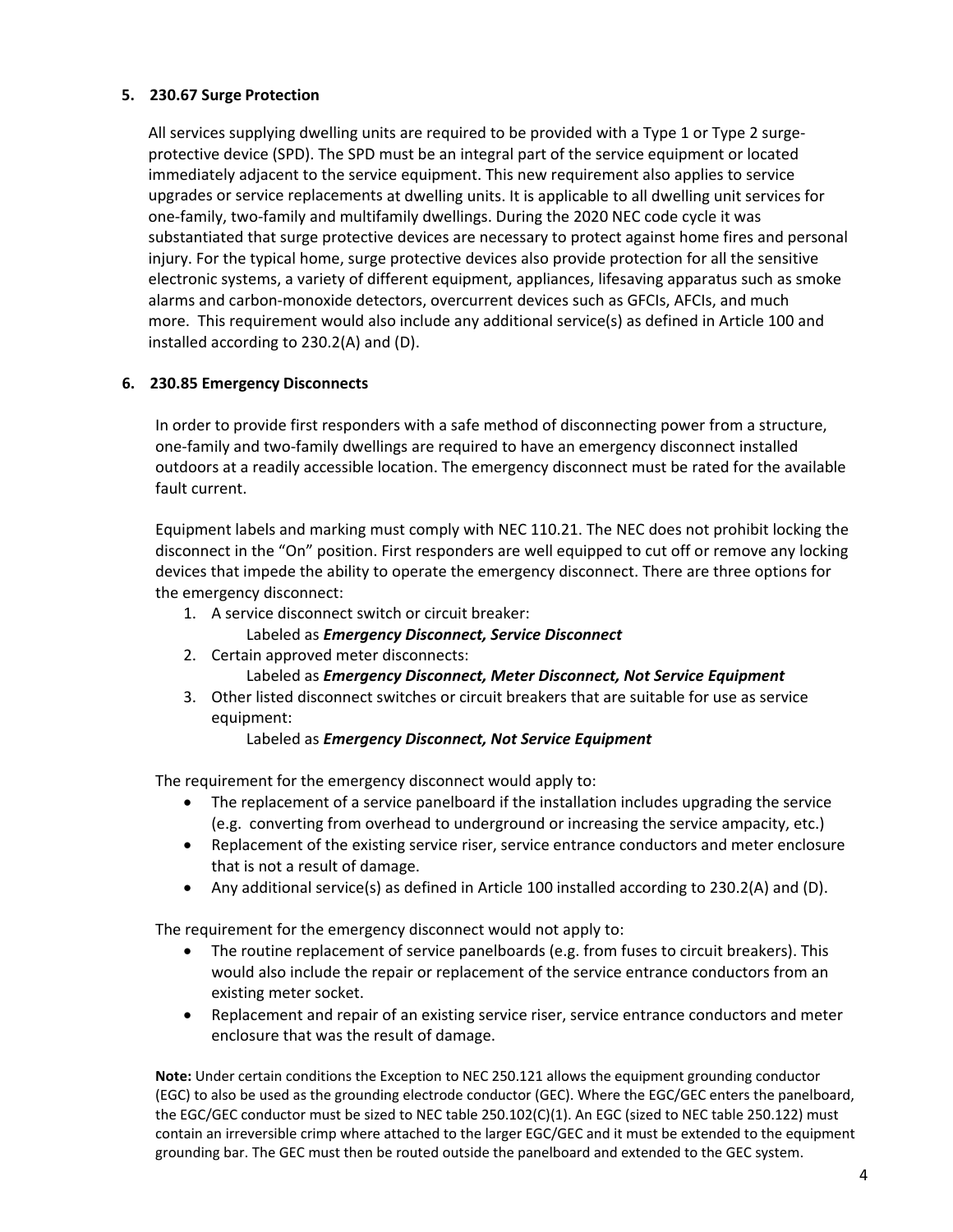#### **7. Article 310 Arrangements/Tables**

The ampacity tables in Article 310 have been revised and will simply be titled as Table 310.16 through Table 310.21. As an example, former Table 310.15(B)(16) will revert to its original numbering and simply be known as Table 310.16. Also, the table of ampacities for medium voltage conductors were removed and relocated to the new Article 311 – Medium Voltage Conductors and Cables. During the 2020 NEC code cycle there was significant effort to improve the usability of the code.

#### **8. 406.9(C) Receptacles in Damp or Wet Locations, Bathtub and Shower Space**

Receptacles are prohibited from being installed within an area measured 3‐feet horizontally and 8‐ feet vertically from the top of the bathtub rim or shower stall threshold, which includes the space directly over the tub or shower stall. In bathrooms with dimensions less than the required area, the receptacle(s) are permitted to be installed opposite the bathtub rim or shower stall threshold on the farthest wall within the room. During the 2020 NEC code cycle it was substantiated that restrictions for receptacle outlets should closely mirror the requirements for luminaires and ceiling fans that date back to 1984 and 1996, respectively.

#### **9. 408.6 Short‐Circuit Current Rating (Switchboards, Switchgear, and Panelboards)**

A new rule was added at 408.6 requiring that the available fault current, and the date the calculation was performed, to be field marked on the enclosure at the point of supply for switchboards, switchgear and panelboards. Equipment shall have a short‐circuit rating not less than the available fault current. The marking and labeling shall comply with 110.21(B)(3). This new rule is not applicable in one- or two-family dwelling units. During the 2020 NEC code cycle it was substantiated that field marking and proper enforcement will ensure that equipment is properly protected.

#### **10. 422.5(A) Ground‐Fault Circuit‐Interrupter (GFCI) Protection for Personnel. (Appliances)**

Revisions were made to the GFCI protection requirements for appliances at 422.5(A). The revised and expanded rules require protection for sump pumps and all dishwashers rated at 150 volts or less to ground and 60 amperes or less, single‐ or 3‐phase, located at both dwelling unit and non‐dwelling unit locations. Also, the "provided for public use" condition has been removed from GFCI requirements for both automotive vacuum machines and tire inflation machines. The GFCI requirement applies to all appliances specified in this section whether they are hard‐wired or cord‐ and‐plug‐connected.

#### **11. 547.5(G) Wiring Methods (***Agricultural Buildings***), GFCI Protection forReceptacles**

The requirements for ground‐fault circuit‐interrupter (GFCI) protection have been revised and clarified for agricultural buildings that are within the scope of Article 547 (buildings, or portions thereof, or areas with similar conditions or like nature, involving excessive dust, dust with water, or corrosive atmosphere). The 2020 NEC is very clear that GFCI protection is only required for 125‐volt, 15- and 20-ampere receptacles in areas having an equipotential plane, in outdoor locations, in damp or wet locations, or in dirt confinement areas for livestock. The requirements for GFCI protection for receptacles of higher voltage and amperage classifications are not applicable for agricultural buildings. For example, GFCI protection is not required for single‐phase or three‐phase, 240‐volt, 30‐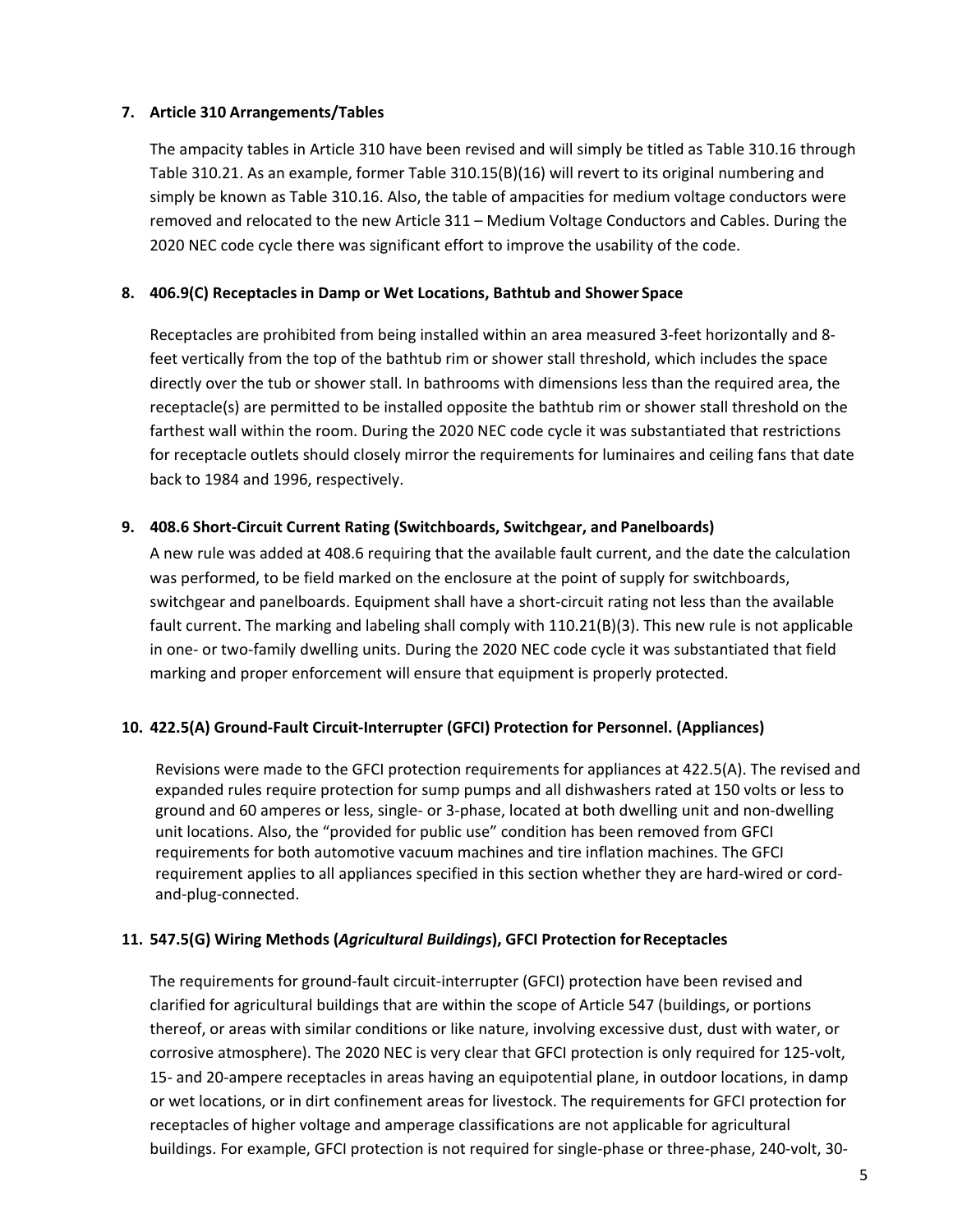or 50‐ampere receptacles, or similar. During the 2020 NEC code cycle it was substantiated that unintended tripping of GFCI protective devices often creates significant safety issues. Farming operations require an orderly shutdown to avoid significant hazards or property damage.

# **12. 551.71(F) GFCI Protection for Receptacles (Recreational Vehicle Parks)**

All 125‐volt, single‐phase, 15‐ and 20‐ampere receptacles at RV parks are required to have listed ground‐fault circuit‐interrupter (GFCI) protection for personnel. 30‐ and 50‐ampere receptacles used in RV park supply equipment shall not be required to meet the requirements of 210.8(B).

The 30‐ or 50‐ampere power cord for an RV is considered a feeder, not a branch circuit. GFCI protection is not appropriate on a feeder circuit in these situations. The internal wiring in an RV provides the necessary GFCI protection for branch circuits that are integral to the RV.

In the first printing of the 2020 NEC, this section was under appeal as result of a Certified Amending Motion (CAM) that was heard at the NFPA annual meeting. As a result of the action taken at the annual meeting, the language referenced back to the 2017 NEC text. CMP‐7 submitted a Tentative Interim Amendment (TIA): TIA 20‐8, Reference: 551.71(F), that was accepted and ultimately changed the text back to the initially proposed language forgoing the need for GFCI protection on the 30‐ and 50-ampere receptacle(s) in RV site equipment.

# **13. 555.35 Ground‐Fault Protection of Equipment and Ground‐Fault Circuit‐InterrupterProtection (Marinas, Boatyards, Floating Buildings, and Commercial and Noncommercial Docking Facilities)**

The ground‐fault protection of equipment (GFPE) requirements for marinas, boatyards and docking facilities have been revised. The new GFPE requirements were divided into three parts to provide clarity and readability for these important ground‐fault protection requirements.

# **1) 30 milliamperes**

• Section 555.35(A)(1) addresses shore power receptacles with individual GFPE not to exceed 30 milliamperes (mA)

# **2) 4 to 6 milliamperes**

• Section 555.35(A)(2) addresses 15- and 20-ampere receptacles for other than shore power with Class A GFCI protection (4 to 6 mA) being provided in accordance with 210.8 through a reference to 555.33(B)(1).

## **3) 100 milliamperes**

• Section 555.35(A)(3) addresses feeder and branch-circuit conductors providing power to a dock or slip to have GFPE set to open at currents not exceeding 100mA.